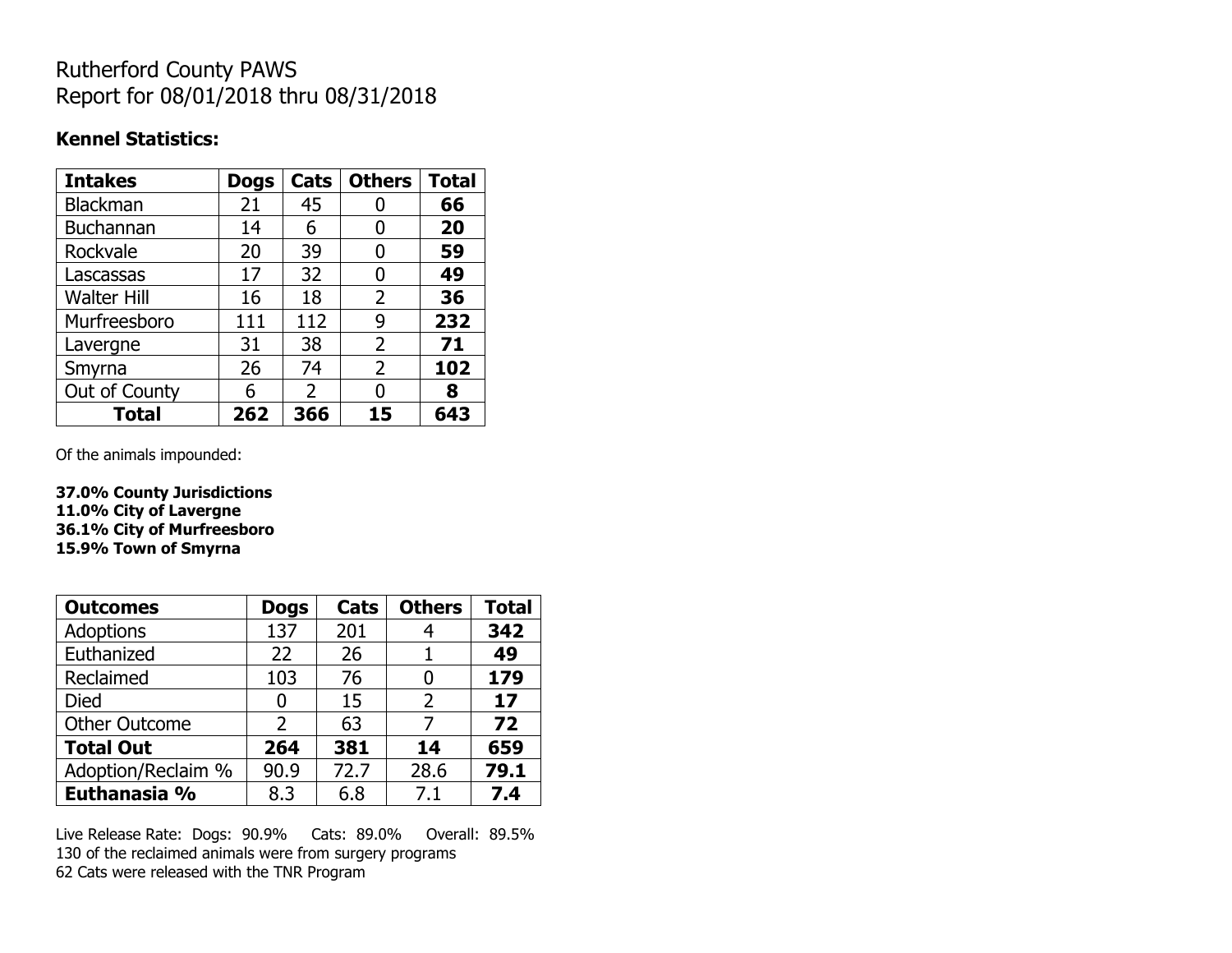Animals left in shelter on 08/31/2018: 121

3064 People visited the shelter looking for a lost /new pet.

2758 Logged calls/voice mails for the month.

### **Activity Report by Jurisdiction:**

| Zones           | <b>Calls Received</b> | Calls Completed |
|-----------------|-----------------------|-----------------|
| <b>Blackman</b> | 262                   | 267             |
| Buchannan       | 127                   | 130             |
| Lavergne        | 330                   | 332             |
| Lascassas       | 151                   | 155             |
| Murfreesboro    | 624                   | 632             |
| Rockvale        | 169                   | 169             |
| Smyrna          | 241                   | 247             |
| Walter Hill     | 112                   | 117             |
| Out of Area     | 12                    | 13              |
| <b>Total</b>    | 2025                  | 2062            |

41.0% County Jurisdictions 16.3% City of Lavergne 30.8% City of Murfreesboro 11.9% Town of Smyrna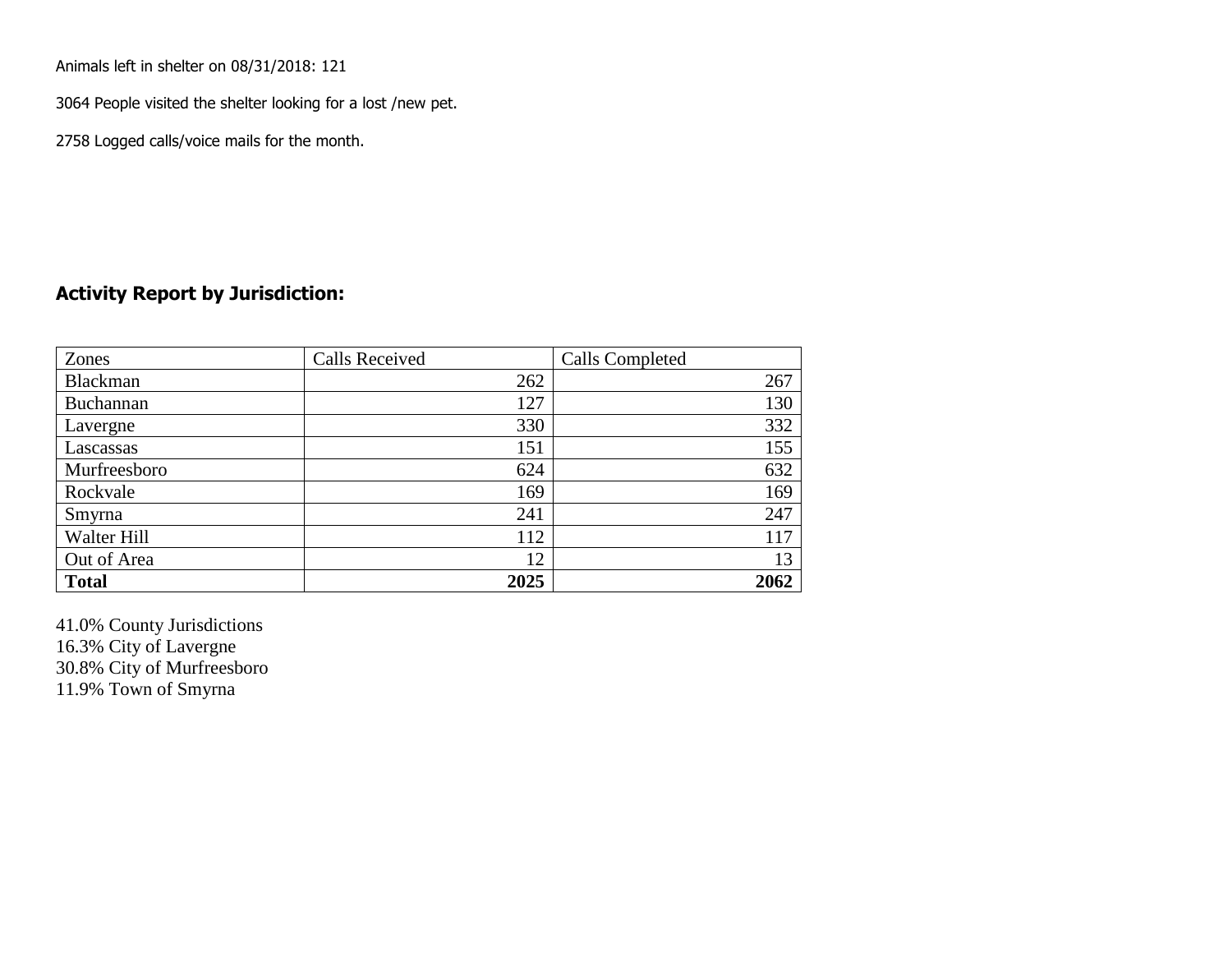# **Mileage:**

| <b>Officer</b> | <b>Miles</b> |
|----------------|--------------|
| 421            | 155          |
| 423            | 1394         |
| 424            | 1854         |
| 425            | 689          |
| 426            | 2132         |
| 427            | 1150         |
| 428            | 1724         |
| 429            | 16           |
| 430            | 1342         |
| 431            | 1115         |
| 437            | 1331         |
|                |              |
|                |              |
|                |              |
|                |              |
|                |              |
|                |              |
| <b>Total</b>   | 12902        |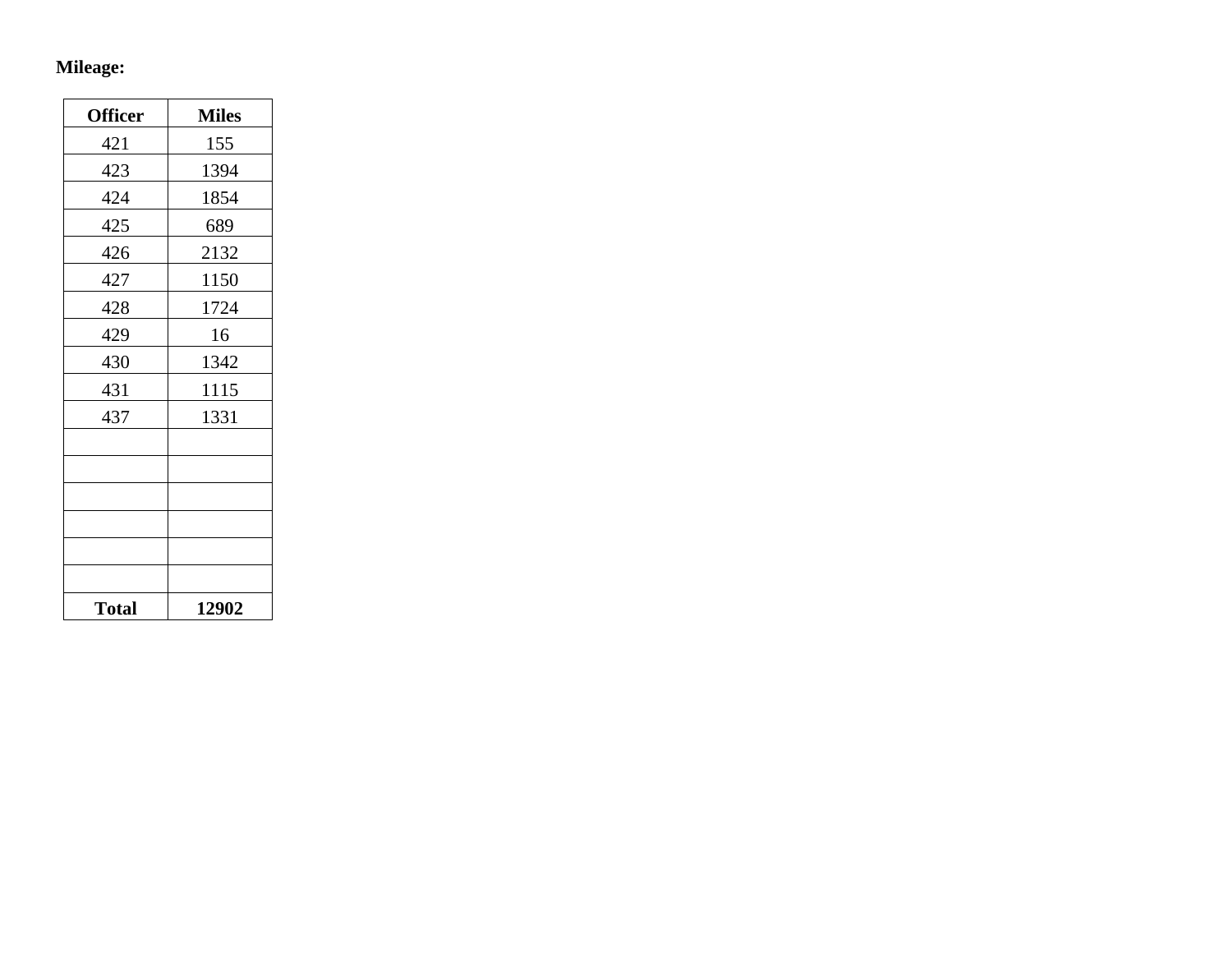## Fiscal Year-to-Date Report 07/01/2018 thru 08/31/2018

### **Kennel Statistics:**

| <b>Intakes</b>     | <b>Dogs</b> | Cats | <b>Others</b> | <b>Total</b> |
|--------------------|-------------|------|---------------|--------------|
| Blackman           | 32          | 76   | U             | 108          |
| <b>Buchannan</b>   | 25          | 16   | O             | 41           |
| Rockvale           | 32          | 65   | 2             | 99           |
| Lascassas          | 34          | 46   | 1             | 81           |
| <b>Walter Hill</b> | 19          | 29   | 2             | 50           |
| Murfreesboro       | 241         | 244  | 16            | 501          |
| Lavergne           | 50          | 104  | 3             | 157          |
| Smyrna             | 67          | 132  | 4             | 203          |
| Out of County      |             | 2    | 0             | 9            |
| <b>Total</b>       | 507         | 714  | 28            | 1249         |

Of the animals impounded since July 01:

**31.0% County Jurisdictions**

**12.6% City of Lavergne**

**40.1% City of Murfreesboro**

**16.3% Town of Smyrna**

| <b>Outcomes</b>      | <b>Dogs</b> | Cats | <b>Others</b> | <b>Total</b> |
|----------------------|-------------|------|---------------|--------------|
| <b>Adoptions</b>     | 285         | 411  | 6             | 702          |
| Euthanized           | 34          | 53   |               | 91           |
| Reclaimed            | 181         | 133  | 4             | 318          |
| Died                 |             | 39   | 2             | 42           |
| <b>Other Outcome</b> | 3           | 201  | 12            | 216          |
| <b>Total Out</b>     | 504         | 837  | 28            | 1369         |
| Adoption/Reclaim %   | 92.5        | 65.0 | 35.7          | 74.5         |
| Euthanasia %         | 6.8         | 6.3  | 14.3          | 6.7          |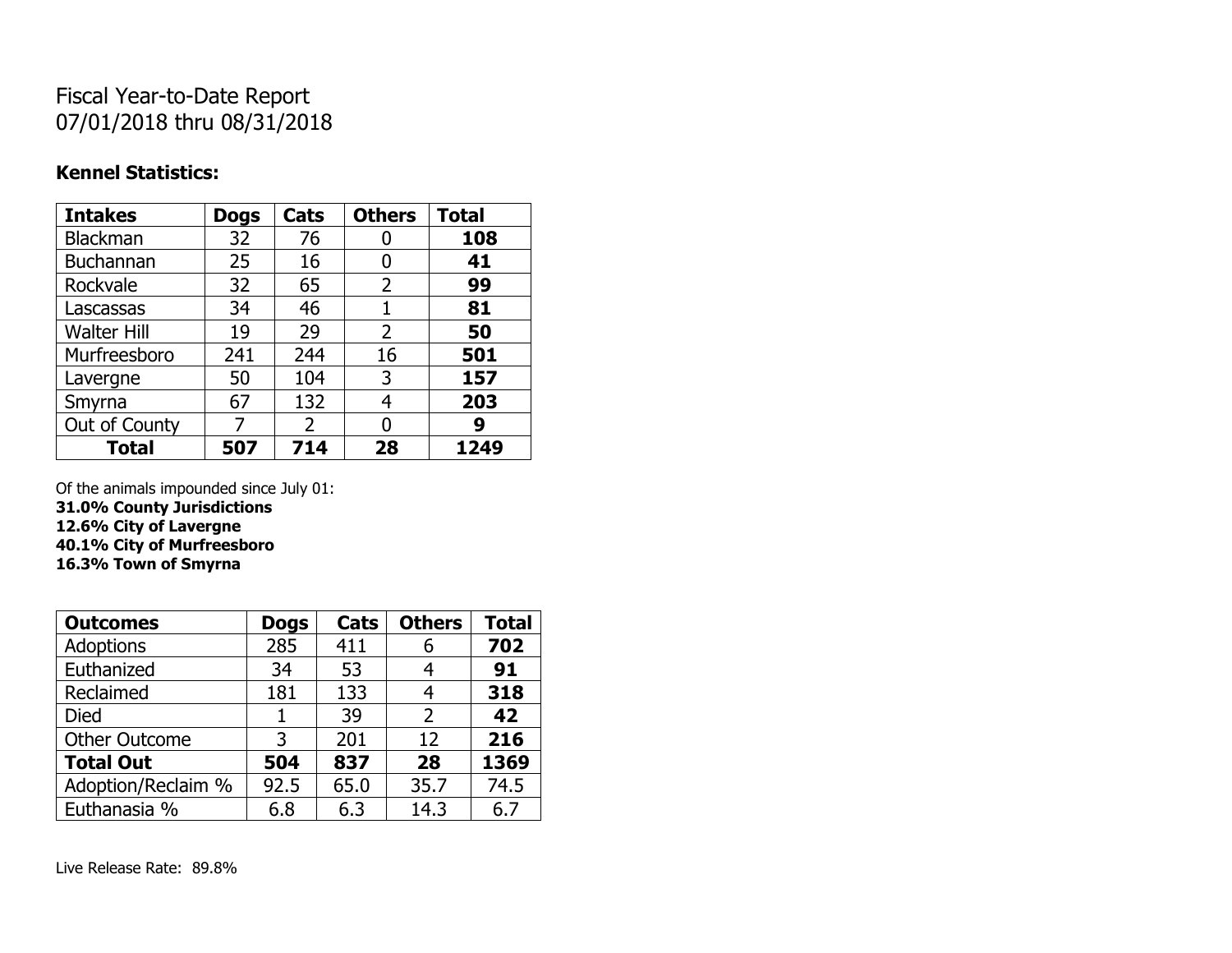6183 People have visited the shelter since July 01, 2018 looking for a lost /new pet.

5489 Logged calls/voice mails since July 01, 2018.

### **Activity Report by Jurisdiction:**

| Zones        | <b>Calls Received</b> | <b>Calls Completed</b> |
|--------------|-----------------------|------------------------|
| Blackman     | 672                   | 676                    |
| Buchannan    | 269                   | 271                    |
| Lavergne     | 668                   | 668                    |
| Lascassas    | 256                   | 264                    |
| Murfreesboro | 1378                  | 1390                   |
| Rockvale     | 307                   | 309                    |
| Smyrna       | 498                   | 502                    |
| Walter Hill  | 237                   | 241                    |
| Out of Area  | 52                    | 53                     |
| <b>Total</b> | 4337                  | 4371                   |

41.3% County Jurisdictions 15.4% City of Lavergne 31.8% City of Murfreesboro

11.5% Town of Smyrna